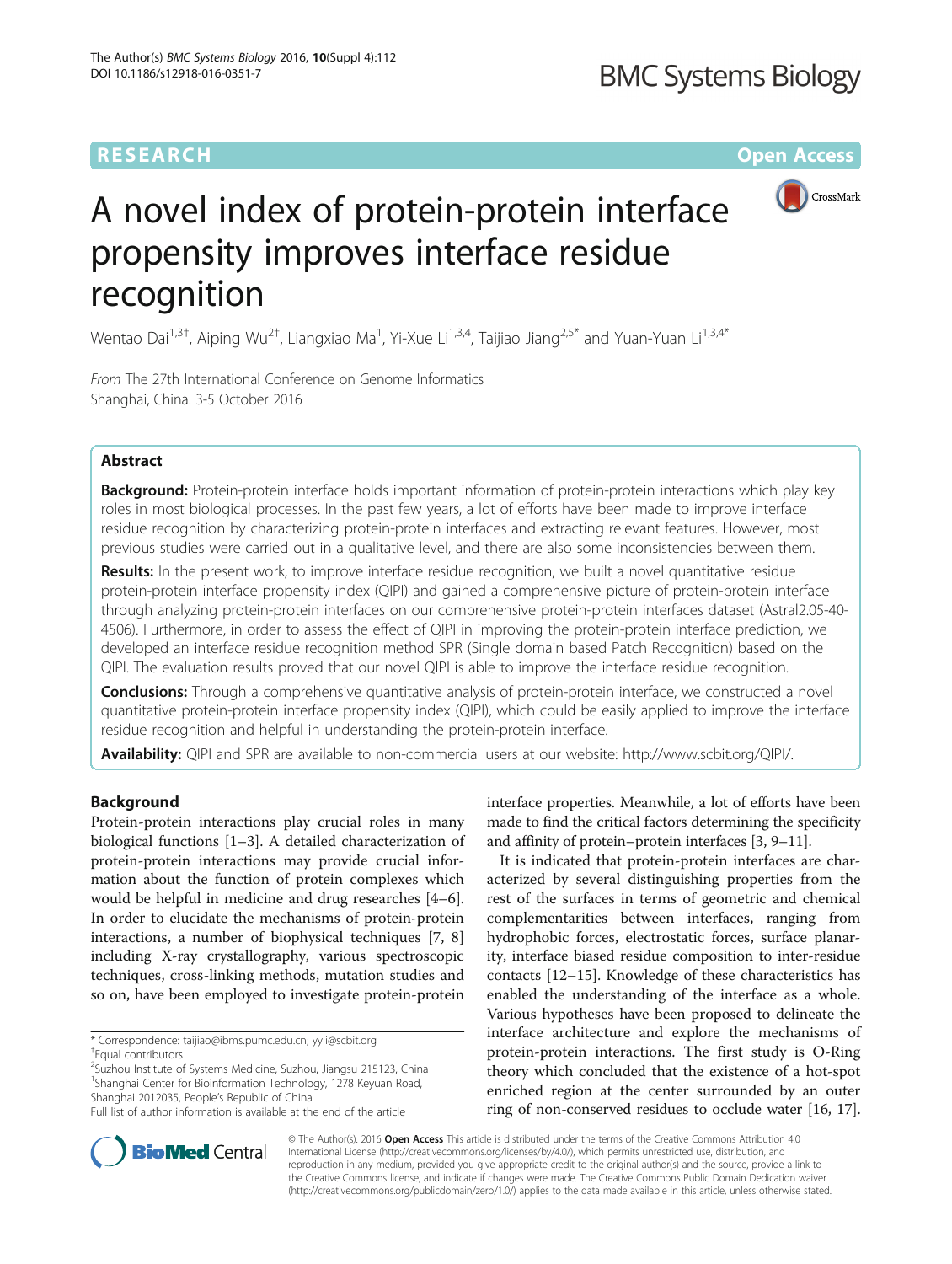Later on, a series of hypotheses were developed to refine the O-Ring theory [[18](#page-10-0)–[20\]](#page-10-0). Another viewpoint proposes that interface should be divided into core and rim area: the former consisting largely of buried atoms and the latter formed mainly by exposed atoms [\[21](#page-10-0)]. However, there are some inconsistencies between these studies. Taking basic residues' interface preference as an example, Arg and His showed positive interface propensity in some studies [\[14, 15](#page-10-0)] but opposite preference of these ones were also reported by other researchers [\[21](#page-10-0), [22](#page-10-0)]. Moreover, qualitative results were given by most previous studies, while the interface residue recognition methods essentially need quantitative interface propensities [\[14, 15](#page-10-0), [23\]](#page-10-0). There are two main reasons leading to these contradictory conclusions in previous studies: lacking a comprehensive non-redundant protein-protein interface dataset and ignoring the bias effect of solvent accessibility between interfaces and non-interface surfaces. In order to gain a comprehensive picture of protein-protein interface, we first constructed a latest comprehensive protein-protein interfaces dataset (Astral2.05-40-4506) which was extracted from the latest version of Structural Classification of Proteins — extended (SCOPe) database (v2.05) [[24](#page-10-0)]. Then we reassessed the various features excluding the bias effect of solvent accessibility in a suitable manner on the dataset Astral2.05-40-4506.

In this work, we performed a novel analysis of proteinprotein interface on our comprehensive protein-protein interfaces dataset (Astral2.05-40-4506). Because the interface and non-interface surfaces have different solvent accessibility, it is not well known whether their difference is due to the differences in solvent accessibility or differences in functionality (such as protein-protein interaction). The bias effect of solvent accessibility should be excluded in the protein-protein interface analysis. We analyzed the interface using non-interface surface as reference to remove the bias effect of solvent accessibility. In a convincing manner, a novel quantitative residue interface propensity index (QIPI) was constructed from our analysis and an interface residue recognition method SPR (Single domain based Patch Recognition) was developed based on the quantitative index to evaluate the interface prediction power of QIPI. The result shows that the QIPI not only characterizes protein-protein interfaces, but also helps to improve the interface residue recognition.

# Methods

# Datasets and interface definition

Protein complexes were retrieved from the latest version of Structural Classification of Proteins — extended (SCOPe) database (v2.05) [[24](#page-10-0)]. A previous study demonstrates that interface properties showed consistency across different datasets, which are from the same raw

protein database but with different constraints on sequence similarity and structure quality [\[14\]](#page-10-0). Based on the above reason, we constructed the Astral2.05-40 dataset, which is a subset of SCOPe2.05 with less than 40% identity between any two domains, for large-scale analysis of interface propensities.

A dataset of protein-protein interfaces (referred to as Astral2.05-40-4506), which consists of 4506 interfaces, was thus obtained from the Astral2.05-40 dataset.

The Astral2.05-40-4506 was used as the comprehensive interface dataset to analyze characteristics of proteinprotein interfaces and develop our interface prediction method. We used the independent dataset Docking Benchmark 2.0 [[25](#page-10-0)] to evaluate the power of new interface features especially the quantitative residue interface propensity index (QIPI) for interface prediction. The Docking Benchmark 2.0, which contained 84 complexes and 168 monomers, consists of 168 interfaces.

Two protein-protein interface datasets were widely used to assess interface residue recognition methods in the previous study. The first dataset consists of 25 CAPRI targets and 176 interfaces. The second dataset Enz35 set consists of 35 protein interfaces [[26](#page-10-0)] and these proteins in this dataset are all enzymes. In order to compare SPR with the existing popular interface prediction method directly, we carried out the tests based on these two datasets.

For a single domain, the residue whose accessible surface area  $(ASA) > 1$   $\mathring{A}^2$  is defined as surface residue. Surface residues were classified into two groups: interface and non-interface. The interface is formed by spatially neighboring residues whose ASA between single domain and complex were changed more than  $1 \text{ Å}^2$  per site and cross-interface contacts distance  $< 5$  Å. The other surface residues are non-interface [\[14, 26,](#page-10-0) [27](#page-11-0)]. The accessible surface area (ASA) of residues was computed using NACCESS ([http://www.bioinf.manchester.ac.uk/](http://www.bioinf.manchester.ac.uk/naccess/) [naccess/\)](http://www.bioinf.manchester.ac.uk/naccess/). Only surface residues were considered in the analysis and assessment. Similarly, only unbound structures were used for interface prediction.

# Relative Interface Ratio (RIR) and contact preferences

Let  $f_i$  be the number of interface residues of type i, and  $F_i$  be the number of non-interface surface residues of type i. The *frequency* of residue i in the interface and non-interface surface were calculated as  $w_i = f_i/\sum_m f_m$  and  $W_i = F_i / \sum_m F_m$  (m is the residue type), respectively. The relative interface ratio (RIR) of residue type i was given by  $(w_i/W_i)$ . As the similar criteria, we analyzed the frequency and RIR of secondary structure elements in interface. In order to analyze the independent and cooperation effect of residues and secondary structures, we considered 60 classes of residues as defined by 20 residue types multiplied by 3 secondary structure states and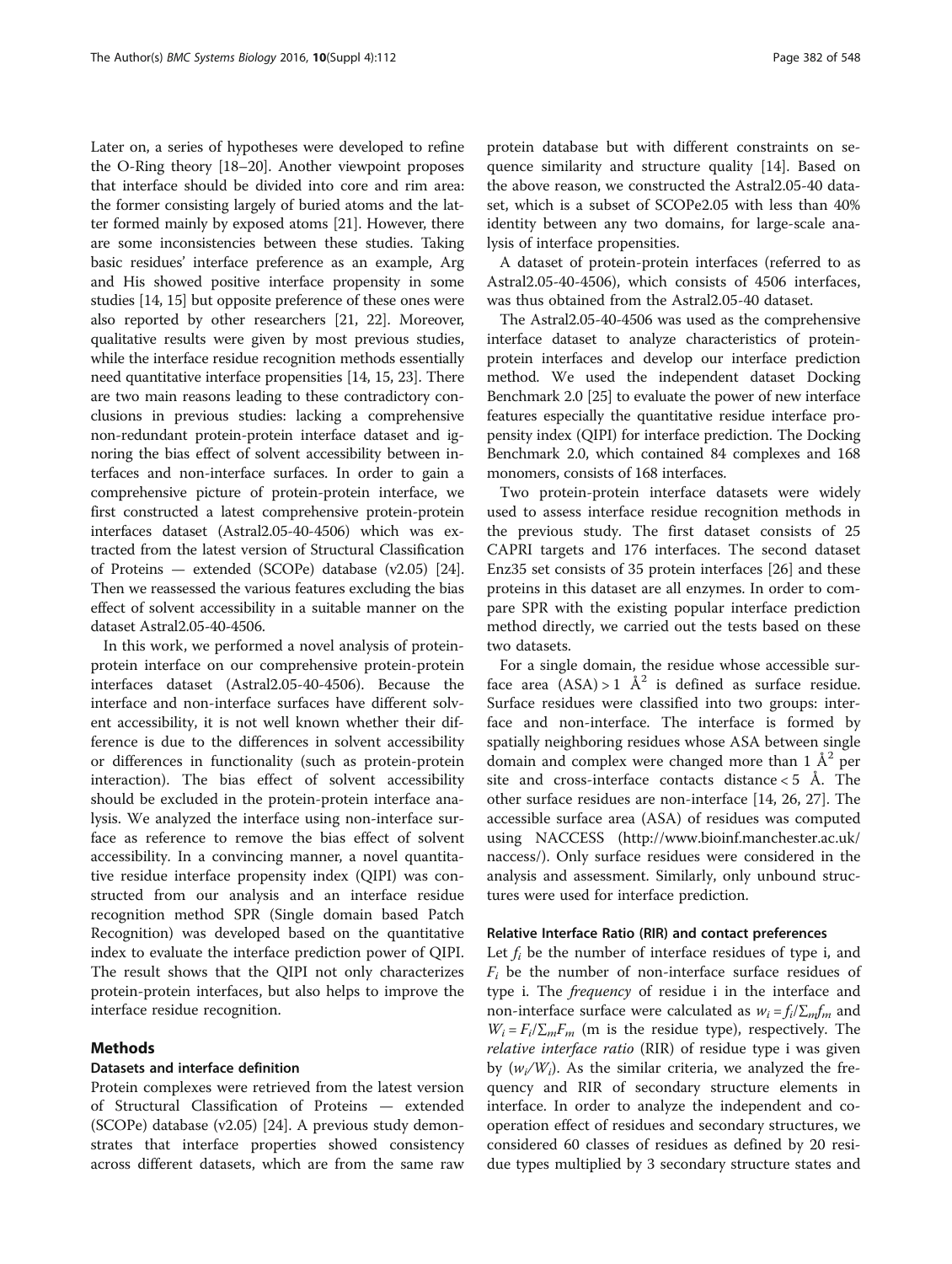<span id="page-2-0"></span>analyzed the frequency and RIR of the 60 kinds of residues at interface.

In order to describe the ASA propensities for interface and non-interface surface residues, we got the ASA threshold  $A_t$  for residue type i from the Astral2.05-40-4506. The ASA threshold  $A_t$  was defined that ASA frequency (percentage of residues in the ASA bins) of interface residue type i was very close to the ASA frequency of non-interface surface ones in the  $A_t$  bin (Additional File [1:](#page-10-0) Figure S1). The  $A_t$  of 20 amino acids were calculated and shown in Additional file [2:](#page-10-0) Table S1.  $f_{IS(i)}$ was the number of interface residue type i whose ASA  $\langle A_t$  and  $f_{IL(i)}$  was the number of interface residue type i whose ASA  $\geq A_t$ . As the similar definition, the  $f_{SS(i)}$ and  $f_{SI(i)}$  are generated for the non-interface surface residue type i. The relative interface ratio (RIR) of residue type i in ASA was given by  $(f_{IL(i)}/f_{IS(i)})/(f_{SL(i)}/f_{SS(i)})$ .

 $C_{ii}$  was the number of interface-crossing contacts between residues of types i and j. The raw contact frequency between residues of types i and j was calculated as  $(C_{ii}/C_{ii})$  $\sum_{m,n}C_{mn}$ ). Here, m and n are residue types in the interfacecrossing contacts. The contact preference between residue types i and j was calculated as  $log_2((C_{ij}/\Sigma_{m,n}C_{mn})/(w_i \times w_j)),$ where  $w_i$  and  $w_i$  were defined as above.

Interface size and residue number is calculated separately for each side of an interface. Domain size is also calculated for each domain. The summary of statistic result was shown in histogram and probability density function curve.

# Interface prediction

Based on characteristics of interface especially the QIPI in our analysis, a novel method SPR (Single domain based Patch Recognition) was developed as an interface predictor to assess the effect of interface features founded by us. Therefore, in SPR, we focus on (i) patches generated on the protein surface as virtual interfaces, which is described in the section of patch generation and (ii) the scoring function to evaluate the quality of a virtual interface, which is described in the section of scoring function.

Patch generation on the protein surface

In the SPR algorithm, the patch generation on the protein surface follows the four steps.

Step I: Identification of surface residues. As in the above analysis, surface residues are defined as accessible surface area  $(ASA) > 1 \text{ Å}^2$ .

Step II: Generation of residue side-chain distance matrix. For a protein sequence, the minimum distance between side-chain atoms of each residue pair (C $\alpha$  to C $\alpha$  distance in the case of glycine) was calculated as the element of residue side-chain distance matrix.

If the minimum distance of a residue pair >25 Å,

the corresponding element in the matrix was 25 Å.

Step III: Construction of candidate interface patches. A random surface residue was selected as the seed residue, and neighboring surface residues whose ASA and distance to the seed residue satisfy the standard in the Table 1A were included in the candidate interface patch. All of the surface residues were sampled and a series of candidate interface patches were constructed. Step IV: Merging the candidate interface patches. For candidate interface patches in a protein, two patches were merged into a new patch when the ratio of identity residues between two patches was not less than the threshold (Table 1B). The merging process was kept iterating until there wasn't any candidate patches could be merged.

The final predicted interface is defined as the topranked candidate interface patch measured by the following scoring function for interface-residue recognition.

# The scoring function for interface-residue recognition

The score  $E_{patch}$  for measuring the predicting patch as an interface is a linear combination of four terms: the interface preference potential for residues preference  $(E_{res})$ , hydrophobic score  $(E_{hydro})$ , residue conservation preference  $(E_{cons})$  and solvation score  $(E_{sol})$ . That is given as follows:

$$
E_{\text{patch}} = E_{\text{res}} + w_1 E_{\text{hydro}} + w_2 E_{\text{cons}} + w_3 E_{\text{sol}} \tag{1}
$$

where  $w_i$  are to-be-determined weight factors, which are obtained by training on Astral2.05-40 dataset (see below). The  $E_{res}$  and  $E_{hydro}$  are used potentials from the AAindex database [[28](#page-11-0)]. The AAindex database contains a series of

Table 1 Patch generation thresholds

| A The ASA and distance with seed residue of patch residue |                   |  |  |  |
|-----------------------------------------------------------|-------------------|--|--|--|
| Distance(Å)                                               | $ASA(>\lambda^2)$ |  |  |  |
| (2,5)                                                     | 0                 |  |  |  |
| (5,7)                                                     | 20                |  |  |  |
| (7,9)                                                     | 40                |  |  |  |
| (9,11)                                                    | 60                |  |  |  |
| (11, 13)                                                  | 80                |  |  |  |
| (13, 15)                                                  | 100               |  |  |  |
| B Thresholds for patch merging                            |                   |  |  |  |
| Domain ASA(Å <sup>2</sup> )                               | Identity Ratio    |  |  |  |
| (0,5000)                                                  | 0.8               |  |  |  |
| (5000, 7500)                                              | 0.7               |  |  |  |
| (7500, 10000)                                             | 0.6               |  |  |  |
| $(10000,+ \infty)$                                        | 0.5               |  |  |  |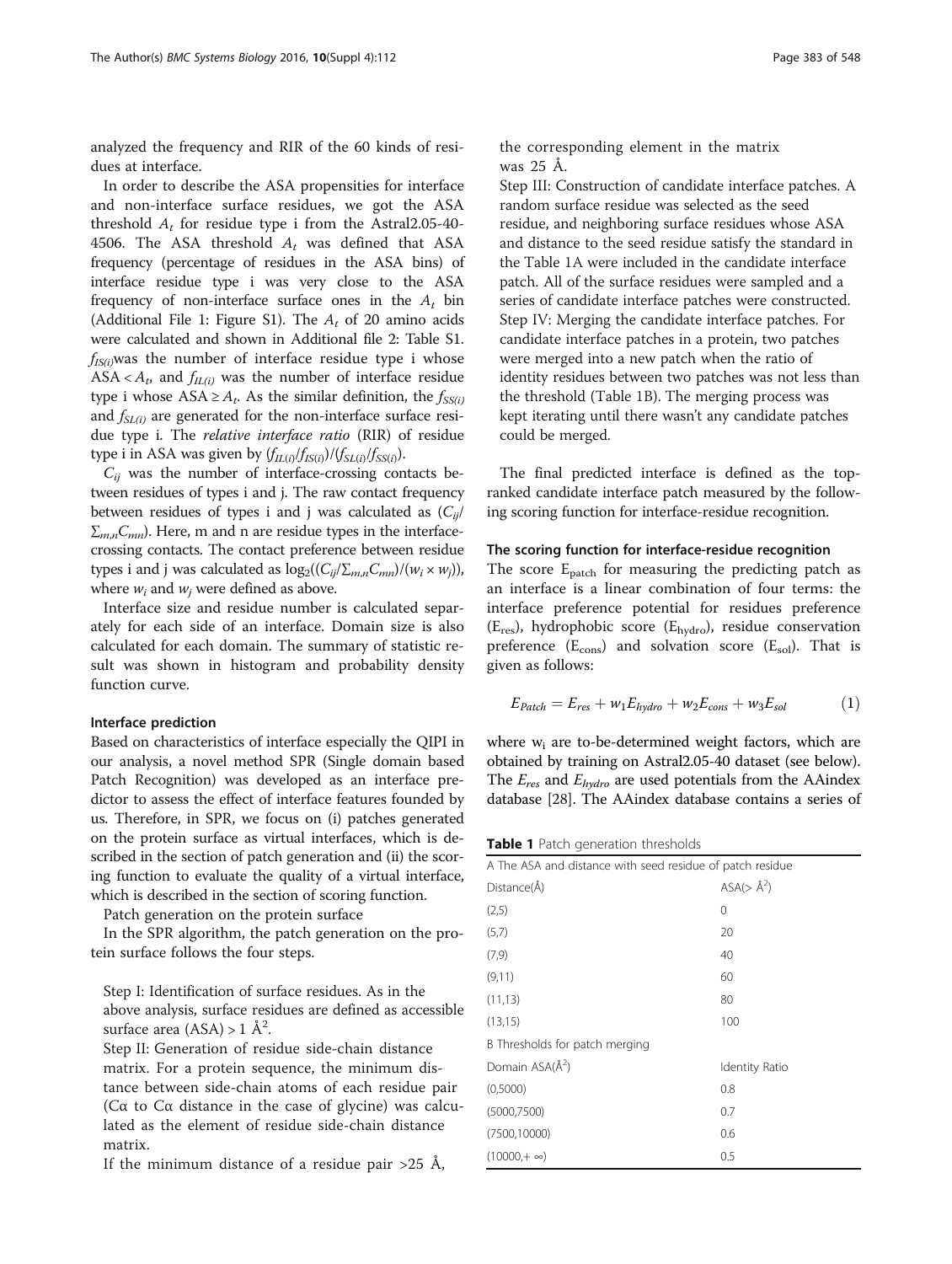numerical indices representing various physicochemical and biochemical properties of amino acids and pairs of amino acids. The calculation of  $E_{res}$ ,  $E_{hydro}$ ,  $E_{cons}$ , and  $E_{sol}$ sees below.

1. Residue interface propensity score. We use a scoring function to calculate similarity between patch and interface based on the sum of residue interface propensity which is calculated from QIPI. The score for a given patch, whose residue interface propensity score  $E_{res}$  was calculated as:

$$
E_{res} = \sum_{i \in patch, r} (ASA_i \cdot RIR_r) / REF_r \tag{2}
$$

where  $ASA_i$  is the relative accessible surface area of residue r at sequence position i which belongs to the patch;  $RIR<sub>r</sub>$  and  $REF<sub>r</sub>$  are the relative interface ratio and the reference ASA of residue type r, respectively. The  $\text{RIR}_{r}$  for 20 amino acid residues are obtained from QIPI. The  $REF<sub>r</sub>$  is the element of JANJ780101 [[29\]](#page-11-0) in AAindex [[28](#page-11-0)] for residue type r. The JANJ780101 index is based on average accessible surface area properties of amino acids; so it is used as the reference state in the term of residue interface propensity score.

2. Hydrophobic score. The term  $E_{hydro}$  is the hydrophobic score of the query patch, which is given below:

$$
E_{hydro} = \sum_{i:\text{epatch},r} H_i \tag{3}
$$

where  $H_i$  is the hydrophobic score in the CASG920101 [[30\]](#page-11-0) matrix of AAindex for the residue type r at sequence position i. The CASG920101 matrix is based on structure-derived hydrophobic potential and used for representing hydrophobic score of amino acids in this potential.

3. Residue conservation score. Residue conservation was assessed by the self-substitution score based on the sequence profile. Sequence profiles were built by using PSI-BLAST [\[31\]](#page-11-0) to search against non-redundant (NR) database with the BLOSUM62 [\[32\]](#page-11-0) substitution matrix. The conservation score of the given patch was defined as:

$$
E_{cons} = \sum_{i:\text{epatch},r} (C_{ir} - B_{rr}) \tag{4}
$$

where  $C_{ir}$  is the self-substitution score in the positionspecific substitution matrix produced by PSI-BLAST for the residue type r at sequence position i, and  $B_{rr}$  is the diagonal element of BLOSUM62 for residue type r.

4. Solvation energy score. The  $E_{sol}$  was adapted from the one used in Cyscore [\[33\]](#page-11-0), which is formulated as follows:

$$
E = \sum_{i \in patch} \left( \frac{V_{i,out}}{V_{i,sphere} - V_{i,out}} \right)
$$
 (5)

where  $V_{i,sphere}$  is defined as the sphere volume in the solvent accessible surface and V<sub>i,out</sub> represents the volume out of the solvent accessible surface on residue i in the patch, respectively. The radius of the sphere is set to be 1.2 Å. The Cyscore is a new empirical scoring function for protein–ligand scoring and outperforms famous methods in the field. A novel curvature-dependent surface-area model of the solvation energy score contributes obviously to improve the prediction power of Cyscore. So we used this term in our interface residue recognition scoring function.

# Training and evaluation

Interface prediction has to satisfy two competing demands, covering as many real interface residues as possible, meanwhile predicting as few false positives as possible. These two demands are evaluated by coverage and accuracy, respectively. For all predictions of interface residues, the numbers of true and false positives are TP and FP, respectively. The number of real interface residues which isn't identified by the predictor is false negative (FN). Then, the coverage is

$$
COV = TP/(TP + FN)
$$
 (6)

and accuracy is

$$
ACC = TP/(TP + FP) \tag{7}
$$

The two criteria were used as the performance assessment in our study because a good interface recognition method could identify more real interface residues with less false positives.

The parameters used in SPR were trained on the Astral2.05-40-4506 dataset that consists of 4506 interfaces from domains with less than 40% identity to each other. Subsequently, the SPR was trained and optimized with a cost function (F) as follows:

$$
F = COV * ACC \tag{8}
$$

The optimization goal was to maximize the cost function F value. This training process could balance the accuracy and coverage to avoid the overfitting of parameters. To evaluate the robustness of the SPR, a 10-fold cross-validation for SPR on Astral2.05-40-4506 dataset was carried out.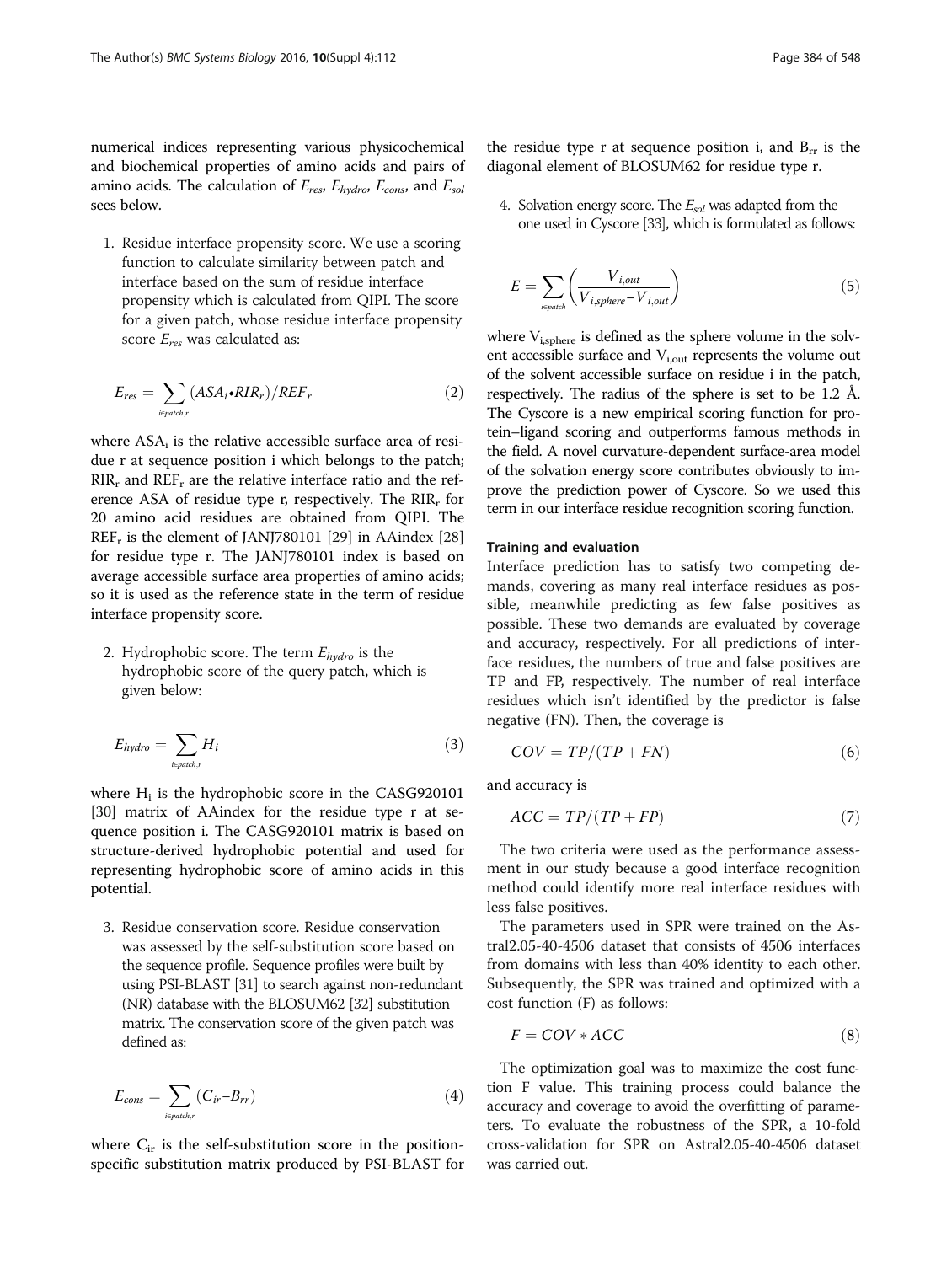<span id="page-4-0"></span>After training of SPR using the above process, the performance of SPR was tested on two datasets CAPRI25 and Enz35 using accuracy and coverage compared with several popular interface recognition programs [[14](#page-10-0), [23](#page-10-0)].

To gain an overall performance of SPR, we further tested it on two independent datasets, CAPRI25 and Enz35, by making comparison with several popular interface prediction programs, Meta-PPISP [\[34\]](#page-11-0), con-PPISP [\[35](#page-11-0)], Promat [[36\]](#page-11-0), PINUP [\[37](#page-11-0)]. Meta-PPISP is probably one of most popular programs in this field and widely used as the reference method in the recent research [\[38](#page-11-0)]. Meta-PPISP is a meta-server built on scores from other method through linear regression. Con-PPISP combines PSI-Blast sequence profile and solvent accessibility in a neural network. Promate is a naïve Bayesian method consisting of properties such as secondary structure, atom distribution and sequence conservation. PINUP employs solvent accessible area, sequence conservation and side-chain energy in an empirical scoring function.

# Results

In this section, we first show the characteristics of protein interfaces in our analysis and develop a novel quantitative residue interface propensity index (QIPI). Secondly, we explore the contribution of the QIPI to improvement of interface-residue recognition. Finally, we demonstrate the performance of SPR by comparing it with several existing popular interface prediction programs.

# Characteristics of interface

Each protein surface was divided into two disjoint groups: interface and non-interface. Interface properties including residue composition, secondary structure, solvent accessibility, contact preference and interface size were analyzed using Astral2.05-40-4506.

# Residue composition and QIPI

Figure 1 compares the residue compositions of interfaces and non-interface surfaces. The comparisons show that the interfaces have more aromatic residues (Tyr, Trp, and Phe), hydrophobic residues (Met, Ile, Leu, Pro and Val), basic residues (Arg, His) and Cys than do the noninterface surfaces. In contrast with non-interface surfaces, interface preference residues also have various physical and chemical properties, but they have long side chains in average. This indicates that residues with long side chain are preferred in interfaces and disfavored for non-interface surfaces.

We calculate the relative interface ratio (RIR) of residues by comparing the residue composition of the interfaces with that of the non-interface surfaces. Figure 1 shows that RIR reveals that the hydrophobic residues (A-W) are more preferred at interfaces than polar residues (Y-Q) and aromatic residues (P-Y) are more frequent at interfaces. The result also shows that interfaces have high preferences for residues with long side chain. The Arg, Phe, Met, Trp and Tyr have significantly high interface propensity overall. We construct the quantitative residue interface propensity index (QIPI) from the RIR of amino acid as Table [2.](#page-5-0)

# Secondary structure

The secondary structures are represented simply by three states: helix  $(H)$ , strand  $(E)$  and coil $(C)$ . Fig. [2a](#page-5-0) compares the secondary structure compositions of interfaces and non-interface surfaces. The comparisons show that, among the three classes, strand (E) residues of interfaces have the lowest fractions and significant negative interface propensity which is measured by RIR. The opposite trend is observed for the class C (coil). No obvious preferences are observed for the helix (H). The class E and H interface preference were also reported in Yan's previous work [[14](#page-10-0)],

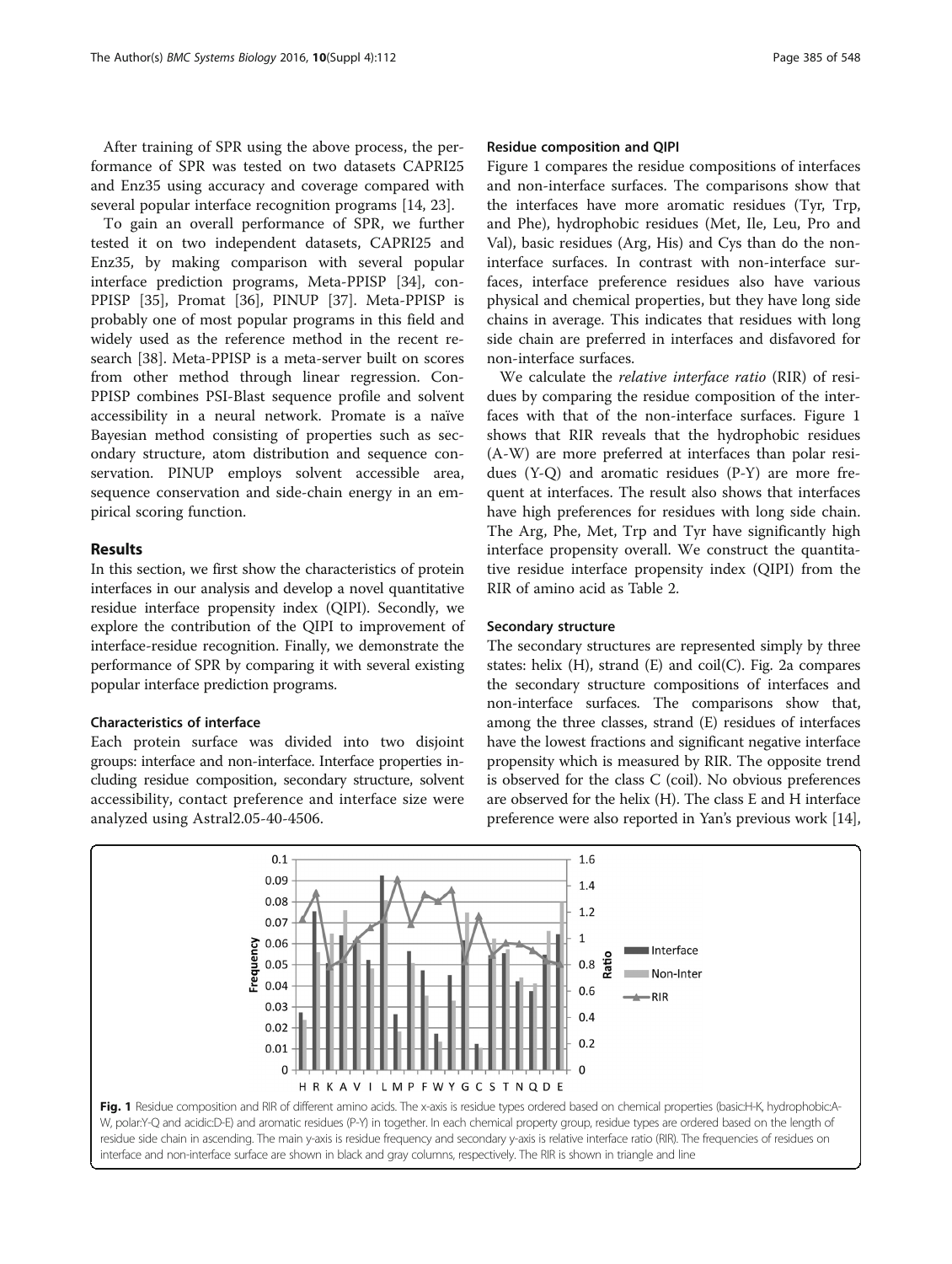<span id="page-5-0"></span>Table 2 Quantitative residue interface propensity index

|  |  | HRKAVILMPF                                                           |  |  |
|--|--|----------------------------------------------------------------------|--|--|
|  |  | 1.147  1.346  0.784  0.841  0.994  1.084  1.144  1.451  1.109  1.334 |  |  |
|  |  | WY GCSTNODE                                                          |  |  |
|  |  | 1.284  1.368  0.823  1.172  0.873  0.966  0.958  0.909  0.830  0.805 |  |  |

and the preference of class C in our analysis was observed by Raih et al. [\[39\]](#page-11-0).

Figure 2b compares the 60 residue compositions of interfaces and non-interface surfaces in order to analysis the independent and cooperation effect of residues and secondary structures. Combined with Figs. [1](#page-4-0) and 2, we could find that the principal factor of interface propensity is the residue type. Within each residue types, trends of three secondary structure classes are almost as similar as that in Fig. 2a.

In summary, the residue composition is a crucial interface feature and the QIPI could be used in improving the interface-residue recognition.

# Solvent accessibility and contact preference

In order to analyze solvent accessibility, ASA propensities of interface and non-interface surface residues are compared in Fig. [3.](#page-6-0) As the above definition, raw ratios of ASA for interface residues are more different than that

for non-interface surface residues. The relative interface ratio (RIR) of residue type i in ASA was calculated by comparing ASA propensities between interface and noninterface surface residues. The RIR results show that the percentage of interface residues with larger ASA are more than that of non-interface surface ones as the above threshold  $A_t$ . The solvent accessibility features of residues may be used in generating candidate interface patches for interface prediction.

In Fig. [4,](#page-7-0) the positive contact preferences across interfaces were shown in red, negative in blue and neutral in white. Figure [4a](#page-7-0) shows the contact frequency across the interfaces given by  $(C_{ij}/\Sigma_{mn}C_{mn})$ , where Cij is the number of contacts formed by residues of types i and j. Figure [4b](#page-7-0) shows the contact preference given by  $log_2(($ - $C_{ii}(\Sigma_{m,n}C_{mn})/(w_i \times w_i)$ , where wi and wj are frequencies of residue types i and j, respectively. In Fig. [4c,](#page-7-0) interface residues were classified into four groups: basic (B), hydrophobic (H), polar (P) and acidic(A). The contact preferences between the four group interface residues were given by the above definition and shown in Fig. [4c](#page-7-0). Comparison of Fig. [4a and b](#page-7-0) shows that the raw contact frequency normalized by frequencies of individual residue types makes the high preferences for hydrophobic contacts (A-W), aromatic contacts (P-Y : Phe-Cys, Phe-Phe, Phe-Trp, Phe-Tyr, Trp-Tyr, Tyr-His, Tyr-Lys and

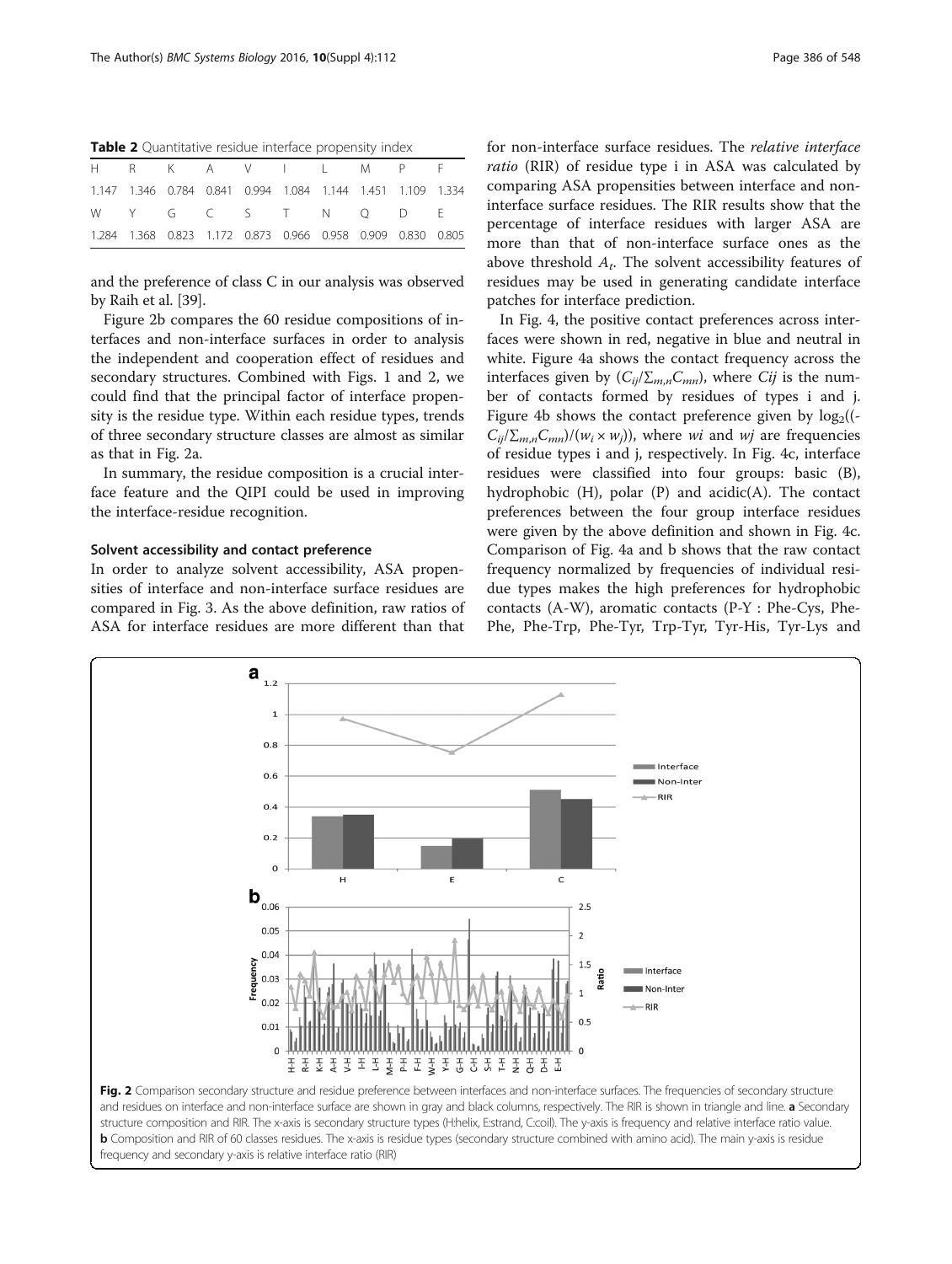

<span id="page-6-0"></span>

Tyr-Met) and the contacts between oppositely charged residues (Arg-Asp, Arg-Glu) have been very noticeable. This observation was also supported by the Fig. [4c](#page-7-0).

Combined with the RIR of residues and contact preferences, we may conclude that Arg, Phe, Trp and Tyr have the highest interface propensity. The reason is that RIR of these residues >1.2 (as shown in Table [2](#page-5-0)) and the number of contacts include these residues with high contact preference (more than 1.5 in pink as Fig. [4b](#page-7-0)) is at least 2. This result further supports that our QIPI grasping the interface feature.

# Interface Size

Figure [5a](#page-8-0) shows that interface sizes span a broad range and have a gamma distribution. The average interface size is about 800  $\AA^2$ . As shown in Fig. [5a](#page-8-0), there are about 86% of interface sizes in the range of 0-2000  $\AA^2$ .

In Fig. [5b](#page-8-0), we could find that the size of interface residue number also has a gamma distribution and the average of interface residue numbers is about 20. Figure [5c](#page-8-0) shows that domain sizes also span a broad range but have a distribution that is very different from interface ones. The average domain size is about 9000  $\AA^2$  which is much larger than that of interface. The difference between interface and domain sizes indicates that the interface size and residue number could be used as constraints in generating candidate interface patches for prediction methods.

# The QIPI contributes to the improvement of interface residue recognition

To investigate the contribution of different interface features of SPR scoring function to the improvement of interface residue recognition, simple scoring functions with individual term and the complete scoring function were all trained on the Astral2.05-40-4506 and tested on the Docking Benchmark 2.0. The residue interface propensity which is built on the QIPI shows clearly the most effective interface prediction power (F-score = 0.089). As shown in Table [3](#page-8-0), two terms including QIPI and hydrophobic, contributed significantly to interface residue recognition. The coverage and accuracy could be improved by QIPI (Coverage = 0.472) and hydrophobic term (Accuracy =  $0.238$ ), respectively. The performance of "QIPI + Hydrophobic" and "All-QIPI"(all features excluded QIPI) in Table [3](#page-8-0) also suggested QIPI play an important role in the combination of features used in the interface residue recognition and its main contribution in improving the coverage. As expected, after incorporating all features, the result of complete scoring function has the best performance as F-score (0.092) which is much larger than others. At the same time, coverage and accuracy of SPR scoring function were all close to the best result.

To evaluate the robustness of SPR, a 10-fold crossvalidation was carried out on the training set Astral2.05-40-4506. The average of coverage and accuracy were  $0.506 \pm 0.020$  and  $0.267 \pm 0.019$  respectively (see Additional file [2](#page-10-0): Table S2 for details), which indicates the stable performance of SPR in the recognition of interface residue.

# Comparison of interface prediction methods

Tables [4](#page-8-0) and [5](#page-9-0) show the test result of five programs in CAPRI25 and Enz35 dataset respectively. The SPR achieves the highest accuracy of 0.34, the second best coverage in CAPRI25 as shown in Table [4,](#page-8-0) and the most coverage of 0.58 but the lowest accuracy in Enz35 as shown in Table [5](#page-9-0). The result also illustrates that, on the two independent datasets, SPR which is based on the QIPI and other characteristics of interface in our study has comparable performance to the four popular interface prediction programs especially in the coverage as criterion. The performance of SPR demonstrates that characteristics of interface especially the novel quantitative residue interface propensity index (QIPI) extracted from our analysis are helpful to improve interface residue recognition.

# **Discussion**

In this study, through exploring the structural and physicochemical characteristics underlying various proteinprotein interfaces, we have attempted to investigate various interface features and have successfully constructed a novel quantitative index of residue interface propensity. Identifying key features of protein-protein interface is a crucial step in understanding protein-protein interactions and exploring the function and evolution of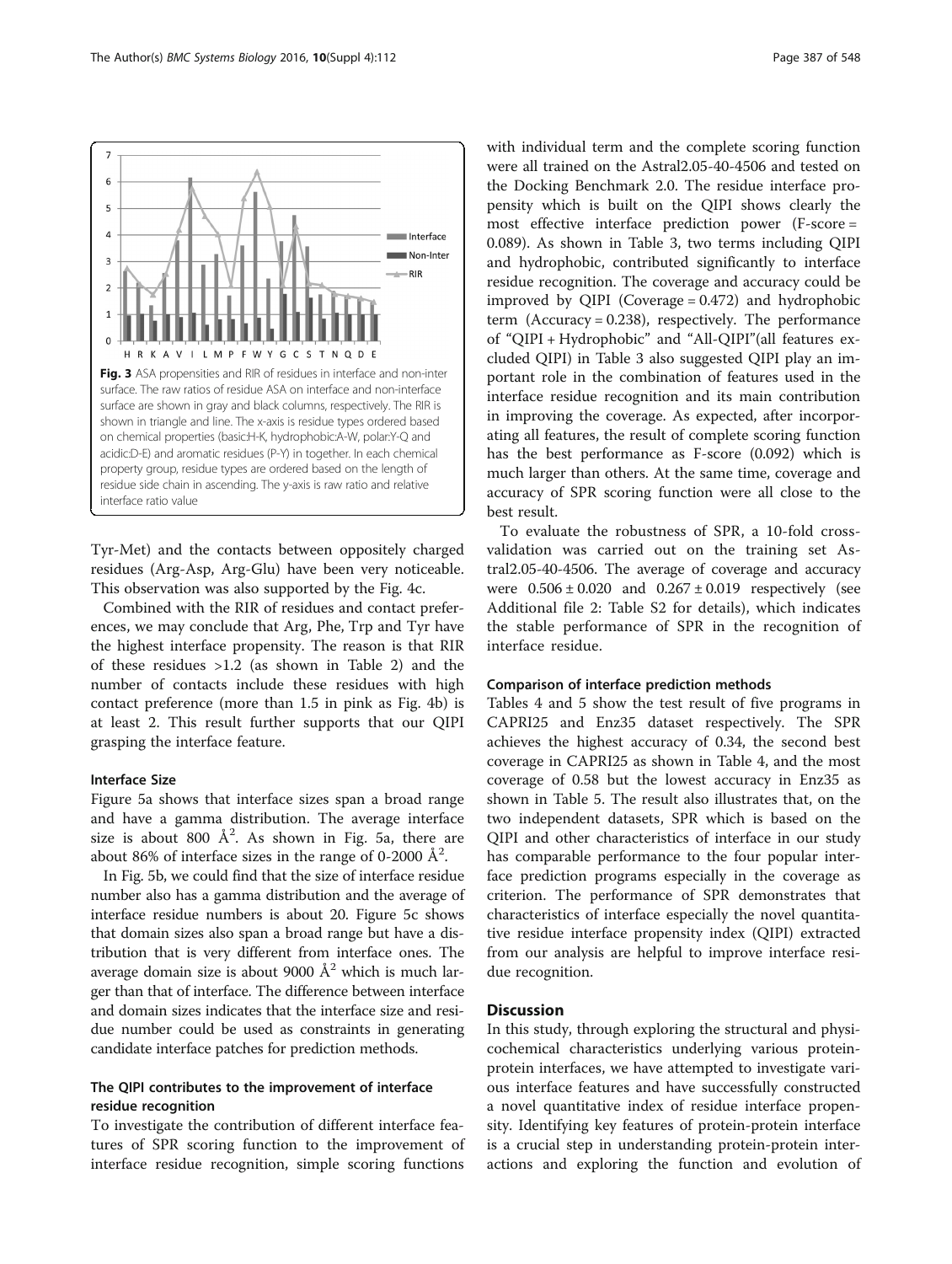$\overline{P}$  $\overline{A}$ 

Fig. 4 Residue contact preferences for interfaces. a Contact frequencies between residues of types i and j. b Contact preferences between ordered based on chemical properties (basic:H-K, hydrophobic:A-W, polar:Y-Q and acidic:D-E) and aromatic residues (P-Y) in together. In each chemical property group, residue types are ordered based on the length of residue side chain in ascending. These interface prefer contacts are shown in red and the opposite contacts are shown in blue

protein complexes. At the same time, the quantitative interface propensity could also be used in improving the interface residue recognition, which is important for a series of computational structure biology problems such as docking and protein design. For these reasons, a number of efforts have been devoted to characterize the

interface physicochemical properties and propose hypotheses such as O-Ring to depict the mechanism of protein-protein interaction. However, previous studies were limited by lacking a comprehensive non-redundant protein-protein interface dataset and ignoring relative solvent accessibility of interface residues distributions

<span id="page-7-0"></span>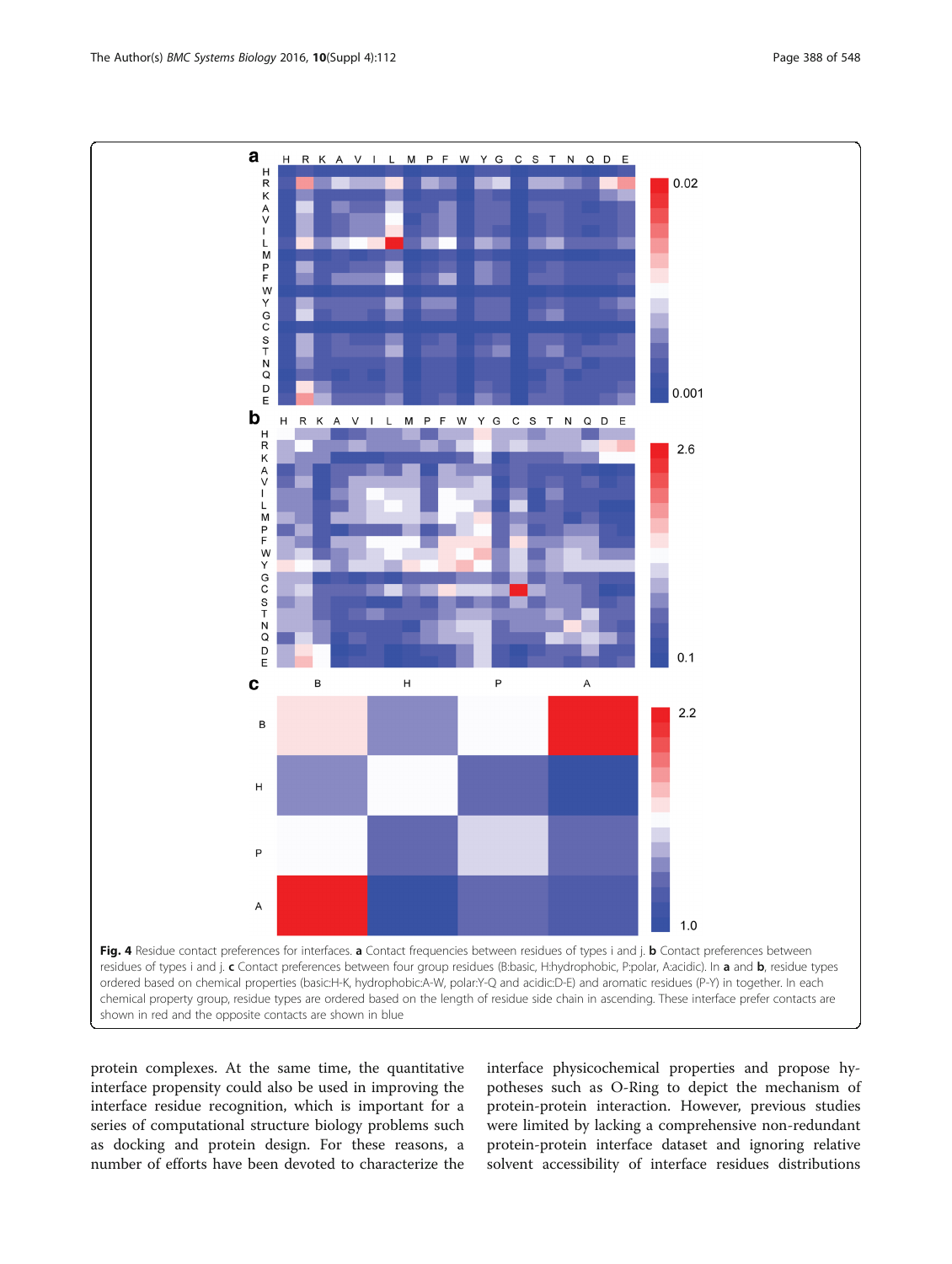<span id="page-8-0"></span>

when analyzing interface features. This leads to some inconsistencies in this field. For example, Arg and His showed diverse interface preference in different previous studies, and it is difficult to improve interface residue recognition based on the qualitative knowledge from these analyses [[14, 15, 23\]](#page-10-0).

In order to solve the above-mentioned problems, we carried out a new quantitative analysis for exploring various features of protein-protein interface. Compared with previous studies, the main outputs of this study included: 1) a large-scale comprehensive interface dataset

Table 3 Contribution of interface features to interface residue recognition

|                    | Coverage | Accuracy | F     |
|--------------------|----------|----------|-------|
| OIPI               | 0.472    | 0.188    | 0.089 |
| Hydrophobic        | 0.321    | 0.238    | 0.076 |
| Conservation       | 0.266    | 0.191    | 0.051 |
| Solvation          | 0.147    | 0.160    | 0.023 |
| QIPI + Hydrophobic | 0.467    | 0.186    | 0.087 |
| All-QIPI           | 0.312    | 0.239    | 0.075 |
| All                | 0.475    | 0.194    | 0.092 |

Note: Bold values denote the best performance in each category

Astral2.05-40-4506 for analysis; 2) novel quantitative interface propensities using non-interface surface as reference to remove the bias effect of solvent accessibility; 3) a novel quantitative residue interface propensity index (QIPI) and other interface features improving interface residue recognition confirmed by the interface prediction method SPR.

Previously, lots of researches revealed that the interfaces have more hydrophobic and aromatic residues but puzzled by the observation that Arg and His also present more frequently at interface [[14](#page-10-0), [21, 22,](#page-10-0) [40](#page-11-0)]. For example, in the work of Yan et al. [\[14\]](#page-10-0), the normalized interface propensity of residues, which is based on the

| Table 4 Comparisons of SPR with several popular interface |  |  |  |
|-----------------------------------------------------------|--|--|--|
| prediction programs on CAPRI25 dataset                    |  |  |  |

|            | <b>ACC</b> | COV  |
|------------|------------|------|
| <b>SPR</b> | 0.34       | 0.4  |
| Cons-PPISP | 0.26       | 0.3  |
| Meta-PPISP | 0.28       | 0.39 |
| Promate    | 0.26       | 0.3  |
| PINUP      | 0.25       | 0.43 |

Note: Bold values denote the best performance in each category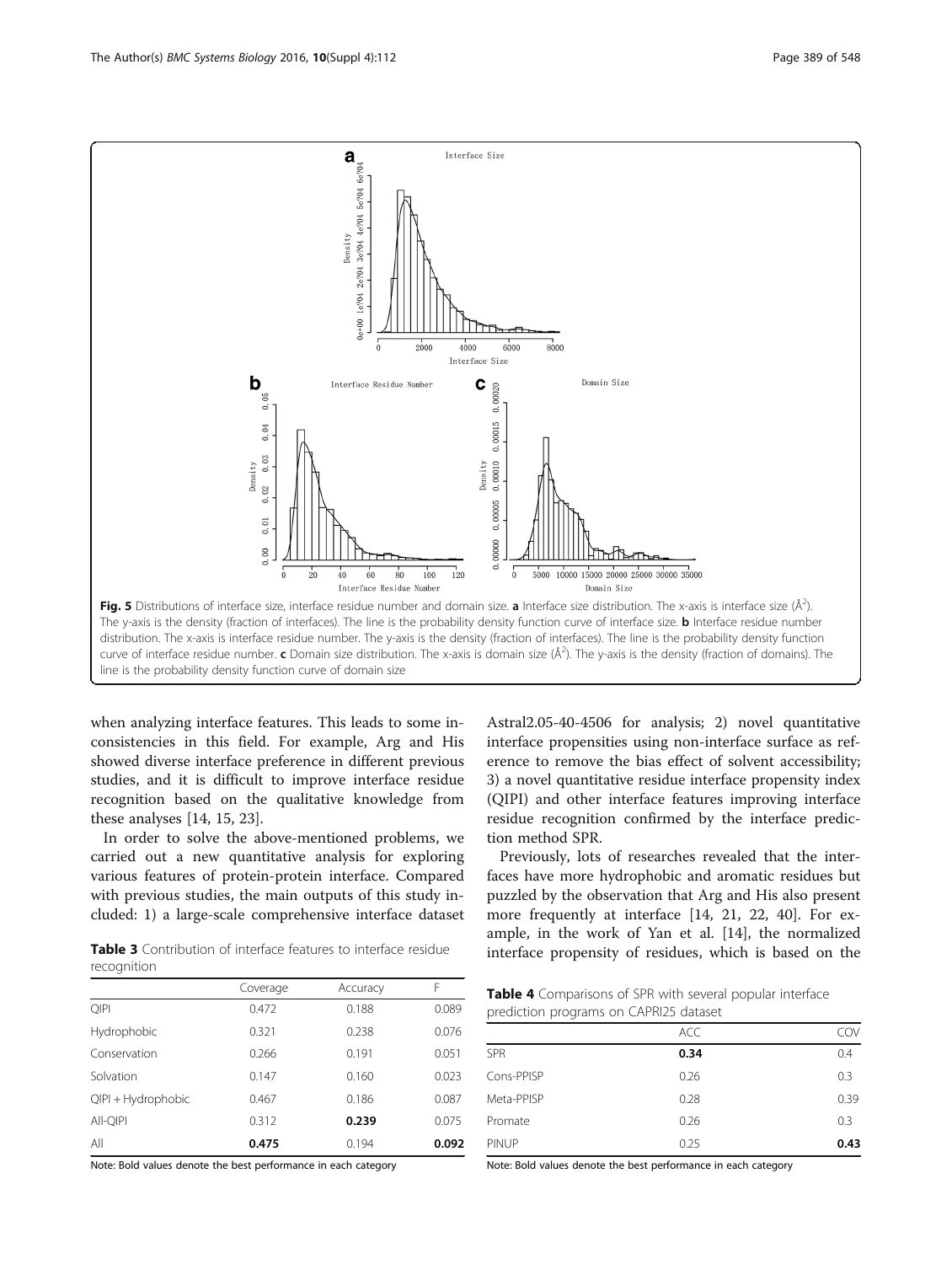| prediction programs on Enz35 dataset |      |      |  |  |
|--------------------------------------|------|------|--|--|
|                                      | ACC  | COV  |  |  |
| SPR                                  | 0.36 | 0.58 |  |  |
| Cons-PPISP                           | 0.36 | 0.5  |  |  |
| Meta-PPISP                           | 0.48 | 0.55 |  |  |
| Promate                              | 0.4  | 0.45 |  |  |
| PINUP                                | 0.47 | 0.53 |  |  |

<span id="page-9-0"></span>Table 5 Comparisons of SPR with several popular interface

Note: Bold values denote the best performance in each category

accessible surface area, is highly consistent with the data based on our RIR. They concluded that the hydrophobic and aromatic residues had high interface propensity, but they were not able to explain the high interface propensities of Arg and His. According to our analysis, it is indicated that residues with long side chain (such as Arg and His) showed interface preference in a convincing manner, which solves the above puzzle. Our observation about interface preference of hydrophobic and aromatic residues is also consistent with some previous studies. For example, Ile, Val and Leu have high positive propensities for interfaces have been reported by Bahadur et al. [[40\]](#page-11-0) and Yan et al. [\[14\]](#page-10-0). In summary, we concluded that characteristics of interface residues are as follows: hydrophobic, aromatic and long side chain. These residues could form strong driving forces, such as hydrophobic interactions, which drive the formation of protein complexes and stabilize the resulting complexes.

The interface contact preference contacts in our analysis included three types of contacts: Cys–Cys, contacts between residues with opposite charges, and contacts between hydrophobic residues. The fact that Cys–Cys contacts have one of the highest preferences indicates the important role of this type of contacts in protein– protein interactions. These results are consistent with previous reports which claimed that disulfide bonds, salt bridges, and hydrophobic interactions represent the main forces in protein–protein interactions [\[13,](#page-10-0) [41](#page-11-0)–[44](#page-11-0)]. This is also supported by the observations that at close distances, interactions between pairs of hydrophilic residues are principally important; whereas hydrophobic interactions are crucial at longer distances [[13,](#page-10-0) [42, 43](#page-11-0), [45](#page-11-0)]. Integrated with the interface preference residues and contacts, we found that that Arg, Phe, Trp and Tyr have the highest interface propensity. The residue and contact preference in interfaces observed in this analysis are consistent with the 'Double water exclusion' [\[18](#page-10-0)] which is refined from the O-Ring theory [[16\]](#page-10-0) and roles of interface residues in the previous reports [\[46](#page-11-0), [47](#page-11-0)].

We analyzed the distributions of interface size, interface number and domain size. As shown in Fig. [5](#page-8-0), the average interface size is approximate 800  $\AA^2$  and about 86% of interface sizes is in the range of 0-2000  $\AA$ <sup>2</sup>. Our

observation is consistent with the interface size distribution reported by previous researches. In these studies, Yan et al. found that the distribution of interface sizes has a peak in the range of 600-800  $\AA$ <sup>2</sup> (whose average is 1227  $\AA^2$ ) [[14\]](#page-10-0) and Lo Conte et al. reported that the buried area for each side of the interface is about 800  $\AA^2$  [[48\]](#page-11-0). Compared with the interface size, the domain size has a different distribution. Our research gives a generating candidate interface patches method using the interface size, interface number and domain size as constraint as Table [1.](#page-2-0)

Based on the above results, we constructed a novel quantitative residue interface propensity index (QIPI) which could be easily applied in the interface residue recognition approach. We concluded that QIPI shows clearly the effective improvement in interface residue recognition especially the coverage but its expense is losing accuracy as shown in Table [3](#page-8-0). In order to further confirm the interface prediction power of QIPI and other interface features in our result, we developed a protein-protein interface residue recognition method SPR based on these characteristics of protein-protein interface. Through rigorous testing on independent datasets, SPR using a simple empirical scoring function shows comparable prediction power with other four popular interface prediction programs that most belong to the machine learning method especially for the coverage criterion. SPR could be applied to most proteinprotein interface but its accuracy on enzyme protein interface (Enz35 dataset) is relative poor as shown in Table 5. This result demonstrates that characteristics of protein-protein interface extracted from our analysis, especially the QIPI, are effective in improving proteinprotein interface residue recognition. Through analyze the all testing result (Additional file [2](#page-10-0): Table S2 and Tables [3](#page-8-0) and [4](#page-8-0)), we could conclude that the main contribution of QIPI is to significantly improve the coverage of interface residue recognition, while the cost is the loss of accuracy for the competition balance between coverage and accuracy.

# Conclusion

In conclusion, we constructed a novel quantitative residue interface propensity index (QIPI) through building a comprehensive non-redundant protein-protein interface dataset Astral2.05-40-4506 and quantitatively analyzing the protein-protein interface by considering the effect of relative solvent accessibility of interface residues factors distributions. The QIPI with other interface features from our analysis was helpful to explore protein-protein interfaces, and solved some inconsistent observations in previous studies such as interface propensity of Arg and His. Moreover, the QIPI successfully improved the protein-protein interface residue recognition, which was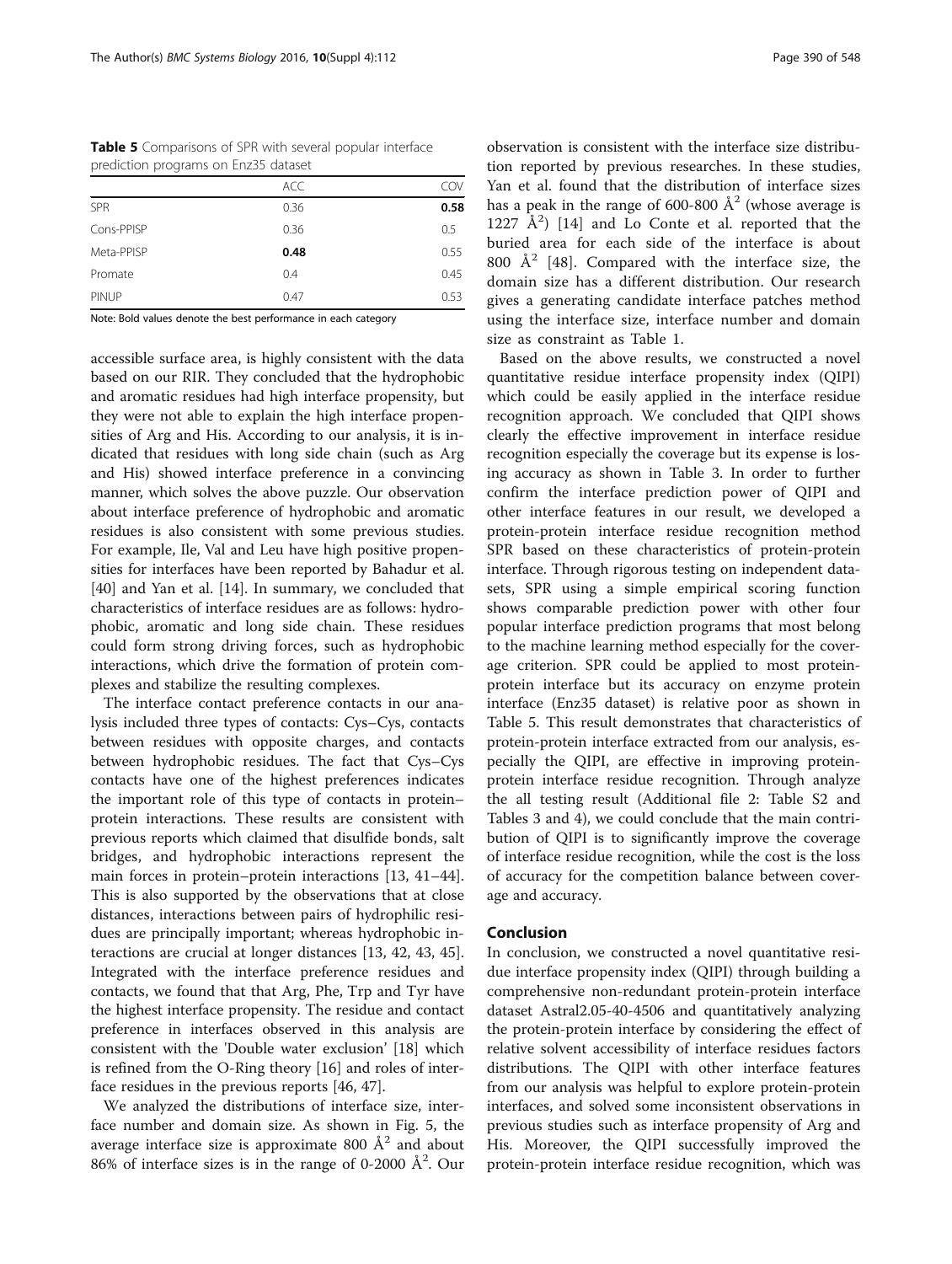<span id="page-10-0"></span>confirmed by the contribution test (Table [3\)](#page-8-0), performance of SPR (Tables [4](#page-8-0) and [5](#page-8-0)) and 10-fold crossvalidation test (Additional file 2: Table S2). Therefore, the QIPI not only depicts the protein-protein interface, but also improves the protein-protein interface residue recognition. Our work provides a systematic study of protein-protein interfaces, and we believe that the quantitative index, QIPI, will contribute to the development of protein-protein interaction research.

# Additional files

[Additional file 1: Figure S1.](dx.doi.org/10.1186/s12918-016-0351-7) The Frequency Distribution of ASA for residues on interface and non-interface surface. (PDF 2687 kb)

[Additional file 2: Table S1.](dx.doi.org/10.1186/s12918-016-0351-7) The ASA threshold (Å2) for amino acids. Table S2. 10-Fold Cross-Validation for SPR on Astral2.05-40-4506. (DOCX 17 kb)

### Acknowledgement

Not applicable.

#### Declaration

This article has been published as part of BMC Systems Biology Volume 10 Supplement 4, 2016: Proceedings of the 27th International Conference on Genome Informatics: systems biology. The full contents of the supplement are available online at [http://bmcsystbiol.biomedcentral.com/articles/](http://bmcsystbiol.biomedcentral.com/articles/supplements/volume-10-supplement-4) [supplements/volume-10-supplement-4.](http://bmcsystbiol.biomedcentral.com/articles/supplements/volume-10-supplement-4)

### Funding

This work was supported by the grants from the Shanghai Sailing Program (16YF1408600), the Shanghai Natural Science Foundation (15ZR1430300), the Industrial Generic Technology Platform Construction Project of SITI (SKY2015003) and the National Natural Science Foundation of China (91529302 and 81672736). The cost of publication for this paper was covered by the Shanghai Sailing Program (16YF1408600).

### Availability of data and materials

All data generated or analysed during this study are included in this published article and its supplementary information files.

#### Authors' contributions

WD and AW contributed to the design and conception of the study, conducted computational experiments, analyzed and interpreted data, developed the software and drafted the manuscript. LM joined in the processing of data materials and wrote part of the computer codes. YXL, YYL and TJ conceived of the project and participated in its design, helped to analyze and interpret the data and drafted the manuscript. All authors have read and approved the manuscript for publication.

#### Competing interests

The authors' declare that they have no competing interests.

#### Consent for publication

Not applicable.

Ethics approval and consent to participate Not applicable.

### Author details

<sup>1</sup>Shanghai Center for Bioinformation Technology, 1278 Keyuan Road, Shanghai 2012035, People's Republic of China. <sup>2</sup>Suzhou Institute of Systems Medicine, Suzhou, Jiangsu 215123, China. <sup>3</sup>Shanghai Industrial Technology Institute, 1278 Keyuan Road, Shanghai 201203, People's Republic of China. <sup>4</sup> Shanghai Engineering Research Center of Pharmaceutical Translation, 1278 Keyuan Road, Shanghai 201203, People's Republic of China. <sup>5</sup>Center for

Systems Medicine, Institute of Basic Medical Sciences, Chinese Academy of Medical Sciences and Peking Union Medical College, Beijing 100005, China.

# Published: 23 December 2016

#### References

- 1. Janin J, Wodak SJ. Protein modules and protein-protein interaction. Introduction. Adv Protein Chem. 2002;61:1–8.
- 2. Levy ED, Pereira-Leal JB. Evolution and dynamics of protein interactions and networks. Curr Opin Struct Biol. 2008;18(3):349–57.
- 3. Reichmann D, Rahat O, Cohen M, Neuvirth H, Schreiber G. The molecular architecture of protein-protein binding sites. Curr Opin Struct Biol. 2007; 17(1):67–76.
- 4. Vidal M, Cusick ME, Barabasi AL. Interactome networks and human disease. Cell. 2011;144(6):986–98.
- 5. Davis FP, Barkan DT, Eswar N, McKerrow JH, Sali A. Host pathogen protein interactions predicted by comparative modeling. Protein Sci. 2007;16(12):2585–96.
- 6. Loewenstein Y, Raimondo D, Redfern OC, Watson J, Frishman D, Linial M, Orengo C, Thornton J, Tramontano A. Protein function annotation by homology-based inference. Genome Biol. 2009;10(2):207.
- 7. Lakey JH, Raggett EM. Measuring protein-protein interactions. Curr Opin Struct Biol. 1998;8(1):119–23.
- 8. Khan SH, Ahmad F, Ahmad N, Flynn DC, Kumar R. Protein-protein interactions: principles, techniques, and their potential role in new drug development. J Biomol Struct Dyn. 2011;28(6):929–38.
- 9. Nooren IM, Thornton JM. Diversity of protein-protein interactions. EMBO J. 2003;22(14):3486–92.
- 10. Janin J, Bahadur RP, Chakrabarti P. Protein-protein interaction and quaternary structure. Q Rev Biophys. 2008;41(2):133–80.
- 11. Keskin O, Gursoy A, Ma B, Nussinov R. Principles of protein-protein interactions: what are the preferred ways for proteins to interact? Chem Rev. 2008;108(4):1225–44.
- 12. Jones S, Thornton JM. Principles of protein-protein interactions. Proc Natl Acad Sci U S A. 1996;93(1):13–20.
- 13. Zhao N, Pang B, Shyu CR, Korkin D. Charged residues at protein interaction interfaces: unexpected conservation and orchestrated divergence. Protein Sci. 2011;20(7):1275–84.
- 14. Yan C, Wu F, Jernigan RL, Dobbs D, Honavar V. Characterization of proteinprotein interfaces. Protein J. 2008;27(1):59–70.
- 15. Sudha G, Nussinov R, Srinivasan N. An overview of recent advances in structural bioinformatics of protein-protein interactions and a guide to their principles. Prog Biophys Mol Biol. 2014;116(2-3):141–50.
- 16. Clackson T, Wells JA. A hot spot of binding energy in a hormone-receptor interface. Science. 1995;267(5196):383–6.
- 17. Bogan AA, Thorn KS. Anatomy of hot spots in protein interfaces. J Mol Biol. 1998;280(1):1–9.
- 18. Li J, Liu Q. 'Double water exclusion': a hypothesis refining the O-ring theory for the hot spots at protein interfaces. Bioinformatics. 2009;25(6):743–50.
- 19. Keskin O, Ma B, Nussinov R. Hot regions in protein–protein interactions: the organization and contribution of structurally conserved hot spot residues. J Mol Biol. 2005;345(5):1281–94.
- 20. Li X, Keskin O, Ma B, Nussinov R, Liang J. Protein–protein interactions: hot spots and structurally conserved residues often locate in complemented pockets that pre-organized in the unbound states: implications for docking. J Mol Biol. 2004;344(3):781–95.
- 21. Chakrabarti P, Janin J. Dissecting protein-protein recognition sites. Proteins. 2002;47(3):334–43.
- 22. Bahadur RP, Chakrabarti P, Rodier F, Janin J. A dissection of specific and non-specific protein-protein interfaces. J Mol Biol. 2004;336(4):943–55.
- 23. Esmaielbeiki R, Krawczyk K, Knapp B, Nebel J-C, Deane CM. Progress and challenges in predicting protein interfaces. Brief Bioinform. 2015. doi[:10.](http://dx.doi.org/10.1093/bib/bbv027) [1093/bib/bbv027.](http://dx.doi.org/10.1093/bib/bbv027)
- 24. Fox NK, Brenner SE, Chandonia J-M. SCOPe: Structural Classification of Proteins—extended, integrating SCOP and ASTRAL data and classification of new structures. Nucleic Acids Res. 2014;42(D1):D304–9.
- 25. Mintseris J, Wiehe K, Pierce B, Anderson R, Chen R, Janin J, Weng Z. Protein–protein docking benchmark 2.0: an update. Proteins: Struct, Funct, Bioinform. 2005;60(2):214–6.
- 26. Zhou H-X, Qin S. Interaction-site prediction for protein complexes: a critical assessment. Bioinformatics. 2007;23(17):2203–9.